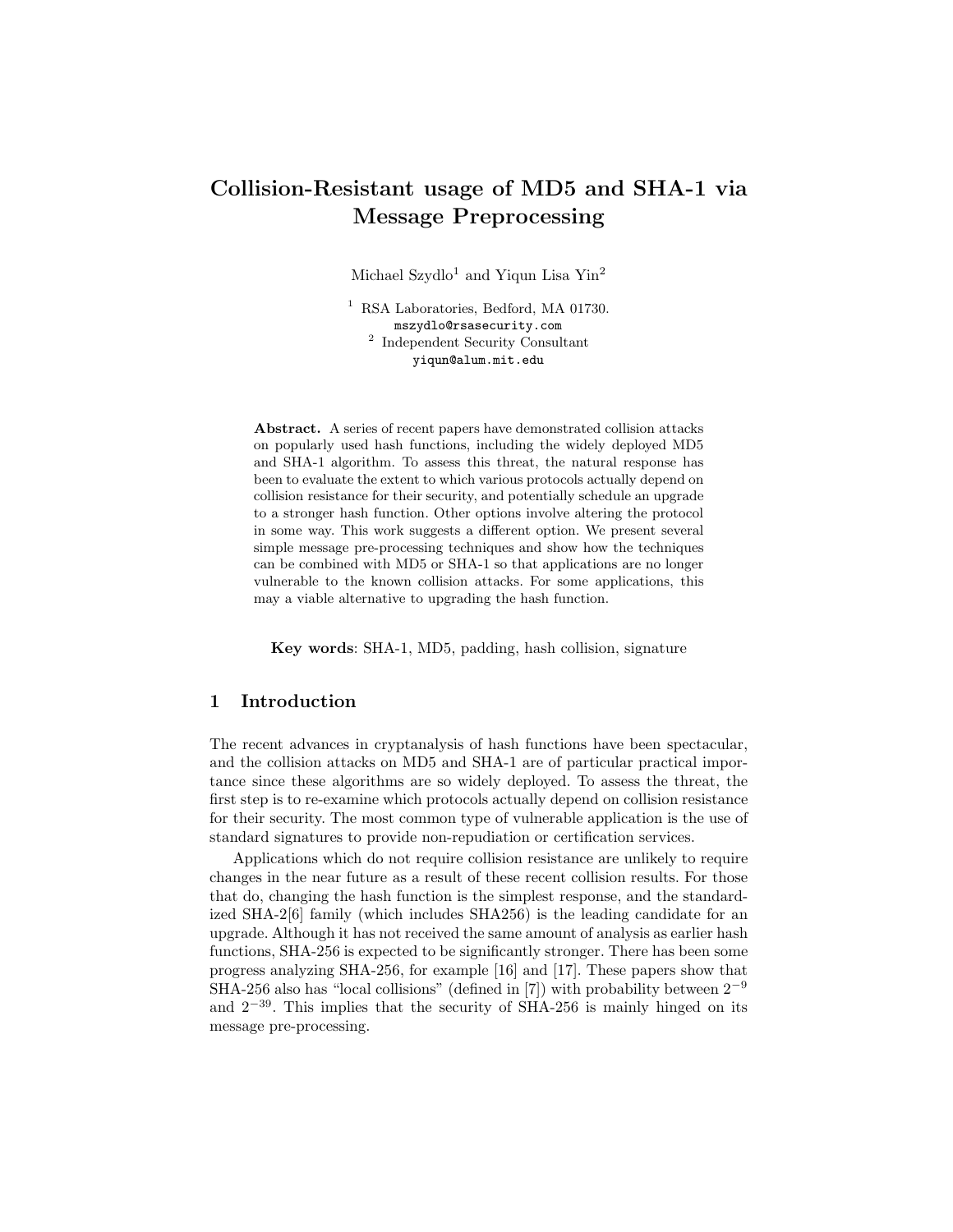A second alternative is to re-design the protocols themselves, so they no longer rely on collision resistance of the hash function. This can be done on a case by case basis or in a more uniform fashion. For example, a recent Internet Draft [18] proposes to change signature scheme protocols by use of a primitive called "randomized hashing". There are some architectural advantages to changing the signature scheme in such a modular way, replacing each hash invocation with a random member of the hash family. Any protocol employing this solution will require a good source of randomness, and will also need to specify and manage the random hash family member. This kind of solution can certainly be considered viable when the additional resource of randomness is readily available.

This paper points out a third option: There are simple, alternate modes of using MD5 or SHA-1, in a manner which renders them no longer susceptible to the known collision attacks. These approaches essentially involve some light message pre-processing code to effectively *derive* a new hash function from an old one. Although the exact same standardized hash function is used, this technique can be viewed as an indirect but convenient way of effectively upgrading the hash function. Advantages include the fact that no additional resource of randomness is needed and no change to the output length or truncation is required. In the short term, some implementations might find this to be a compelling alternative which will serve to extend the useful life of MD5 or SHA-1.

#### **Organization**

In Sections 2 we present some background material on the hash functions under consideration, and in and Section 3 review the nature of the recent collision attacks. In Section 4 we further motivate and present the basic message preprocessing technique. In Section 5 we present the details of the construction. Focusing primarily on SHA-1, we analyze the security in light of the known collision attacks in Section 6. An alternate approach to message preprocessing is described in Section 8. In Section 9, we provide analysis specific to MD5. Final conclusions and recommendations are made in Section 10.

### **2 Background**

### **2.1 The MDx Family of Hash Functions**

The MDx family of hash functions includes MD4 (1990) and MD5 (1991), which were designed by Ron Rivest to be one-way and collision resistant. SHA-0 (1993), SHA-1, (1995) and SHA-2 (2001) were produced by the NSA and standardized by NIST and follow similar design principles as Rivest's algorithms. SHA-1 is currently the FIPS Secure hash standard [5], and is the most widely deployed hash function. An earlier version of this algorithm was SHA-0 [4], while the SHA-2 family is intended for higher security levels. Until recently, SHA-1 was considered to be as secure as its 160 bit output would allow, and MD5 also still enjoys significant deployment.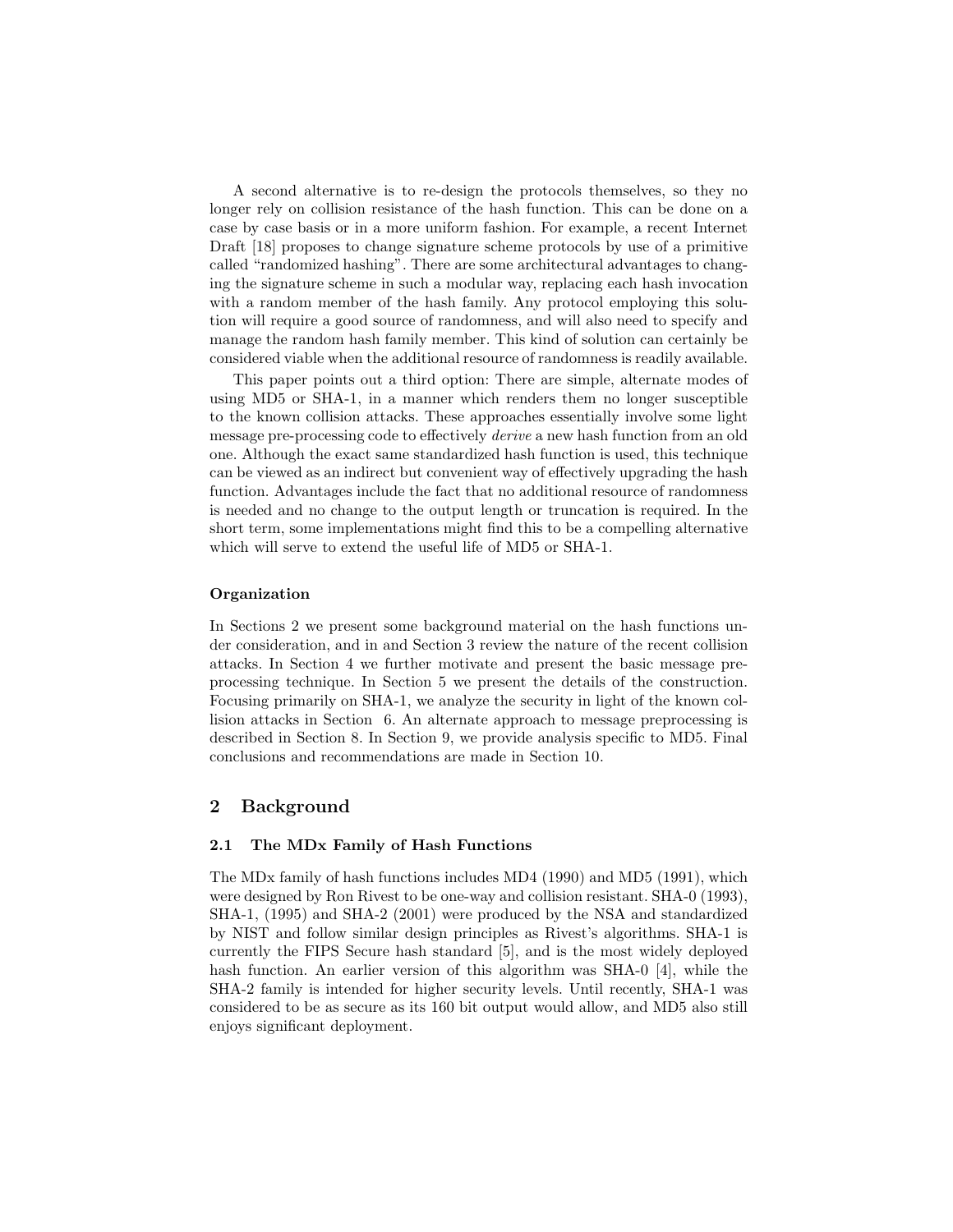The general approach behind the design of these hash function involves the Merkle-Damgård *iterative structure*, (see [22, 23]), to allow arbitrary length messages. The algorithms divide the input into fixed length blocks and process the blocks sequentially by updating an initial state variable. Each block is combined with the previous state in a *compression function* to calculate an updated state, or *chaining variable*. When the entire message has been processed, the output is the final state. The state vectors for MD5 and SHA-1 are 128 bits and 160 bits, respectively.

The compression functions consist of two basic components, *message expansion* and *round operations*. The compression function of SHA-1 operates on 512-bit message blocks, and utilizes a 160 bit state variable, represented by five 32-bit words, denoted *A, B, C, D, E*. The block of 512 bits is expanded to 2560 bits, represented by 80 words of 32 bits. Each of these words is used to update the internal state in a *round update function*. MD5 follows a similar structure, but uses a 128 bit state variable, and has 64 rounds instead of 80.

### **2.2 Collision Attacks on MD5 and SHA-1**

Successful cryptanalysis of these hash functions has generally focused on finding collisions, rather than on inverting the hash functions. Wang, et. al. announced real collisions for MD4, MD5, RIPEMD HAVAL-128 in 2004 and 2005 in [11, 13, 12], and also introduced *message modification techniques*. These results have been improved by Klima et. al., Naito et. al. [20], and as of writing, the complexity of locating a collision in MD4 and MD5 are approximately  $2^2$  and  $2^{30}$ .

Regarding SHA-0 and SHA-1, early analysis in 1998 by Chabaud and Joux used differential methods (local collisions and disturbance vectors) to find a collision attack on SHA-0 of complexity  $2^{61}$  [7]. Biham and Chen found near collisions on SHA-0 in complexity  $2^{40}$  [1]. The work of Biham, Joux, and Chen included the first real collision of SHA-0 in [8, 3]. Additional work on reduced round versions of SHA-1 appeared in [2, 10, 9]. Recently Wang, Yin, and Yu described an improved attack on SHA-0 in [14], and finally, in [15] presented the first attack on the full SHA-1, where they show that finding collisions is at most of complexity 2<sup>69</sup>.

#### **2.3 From Random Collisions to Meaningful Collisions**

An early critique had been the initial collisions found by researchers results have involved just a few message blocks or short binary strings, without enough structure to be considered "meaningful" collisions. However, meaningful collisions *can* be found for these hash functions, and regardless, general collision resistance is a real design goal of hash function construction. For example, Lenstra et. al. [21] have found collisions between two distinct X.509 certificates, and collisions between two properly formatted postscript documents has been exhibited in [20]. Each of these examples involved the MD5 hash function. Examining these two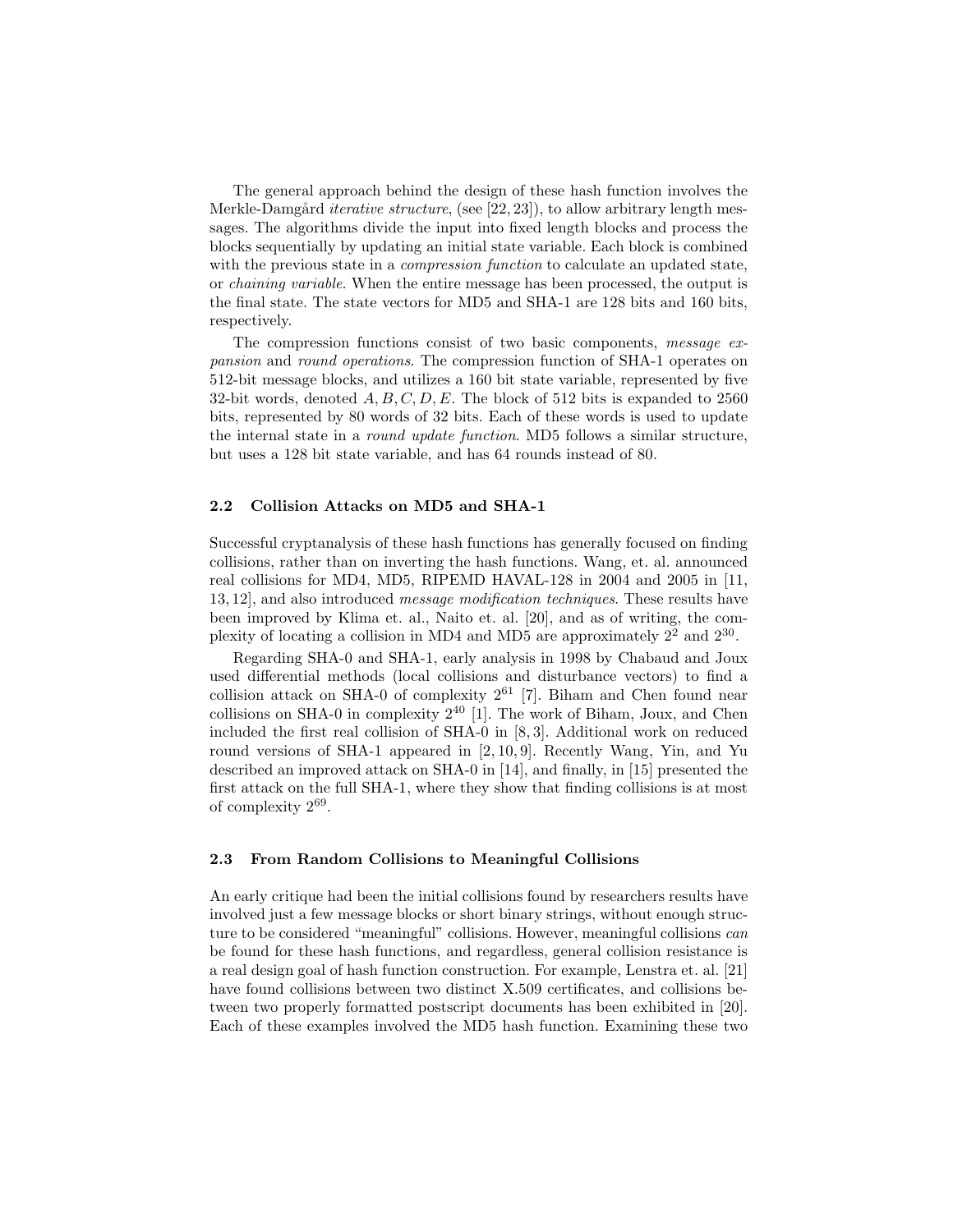examples, we see that they exploit the relative freedom in the form of certificates and postscript documents, and one may still argue that collisions are likely difficult to produce among messages of a suitably restricted form.

## **3 Analyzing the Recent Collision Attacks**

In this section, we analyze the nature of the recent collision attacks on the MDx family of the hash functions and motivate techniques that would be useful to thwart such attacks. Throughout this paper, we will use *M* to denote a message to be hashed. Both MD5 and SHA-1 break the message to be hashed into 512 bit blocks. When we need to refer to a single block we denote it *m*, and *m* is often partitioned into sixteen 32-bit message words denoted by  $m_0, m_1, ..., m_{15}$ . When referring to the expansion function internal to the compression function, we denote the expanded message block by *w*. In the case of SHA-1, *w* is partitioned into eighty 32-bit message words, denoted by  $w_0, \ldots w_{79}$ . In the case of MD5, *w* is expanded into 64 32-bit message words. We use *C* to denote the compression function, and *H* to denote the complete hash function.

### **3.1 Basic Ideas in the Collision Attacks**

We first briefly review some of the basic ideas behind these attacks. Focusing on a single block, the general common strategy behind these collision attacks involves finding a message difference  $\Delta(w) = w - w'$  between two expanded messages such that the probability that  $C(m)$  equals  $C(m')$  is higher than expected. This is possible when it can be arranged such that during the round computations of the blocks  $m$  and  $m'$  the state vectors never deviate significantly, and can be "corrected" with high enough probability.

The basic tool is the *local collision*, a series of a few rounds in which certain small differences in the expanded message words will be absorbed with reasonable probability. Due to the message expansion there will be many differing words of *m* and *m'*, so these local collisions must be strung together. *Disturbance vectors* describe how the local collisions are joined. The entire sequence of differences in the state vectors is called a *differential path*. The overall success probability depends on the simultaneous satisfaction of a set of conditions for each local collision.

The structure of the various attacks consist of analysis of the local collisions, search for a low Hamming weight disturbance vector, a brute force search on input messages, and a variety of methods are used to boost the success probability, including specifying concrete conditions for the differential path, *message modification* so that some conditions always hold, and usage of two blocks to construct collisions from near collisions. We remark that the above summary most accurately describes the approaches for SHA-1, and the analysis of MD5 differs slightly.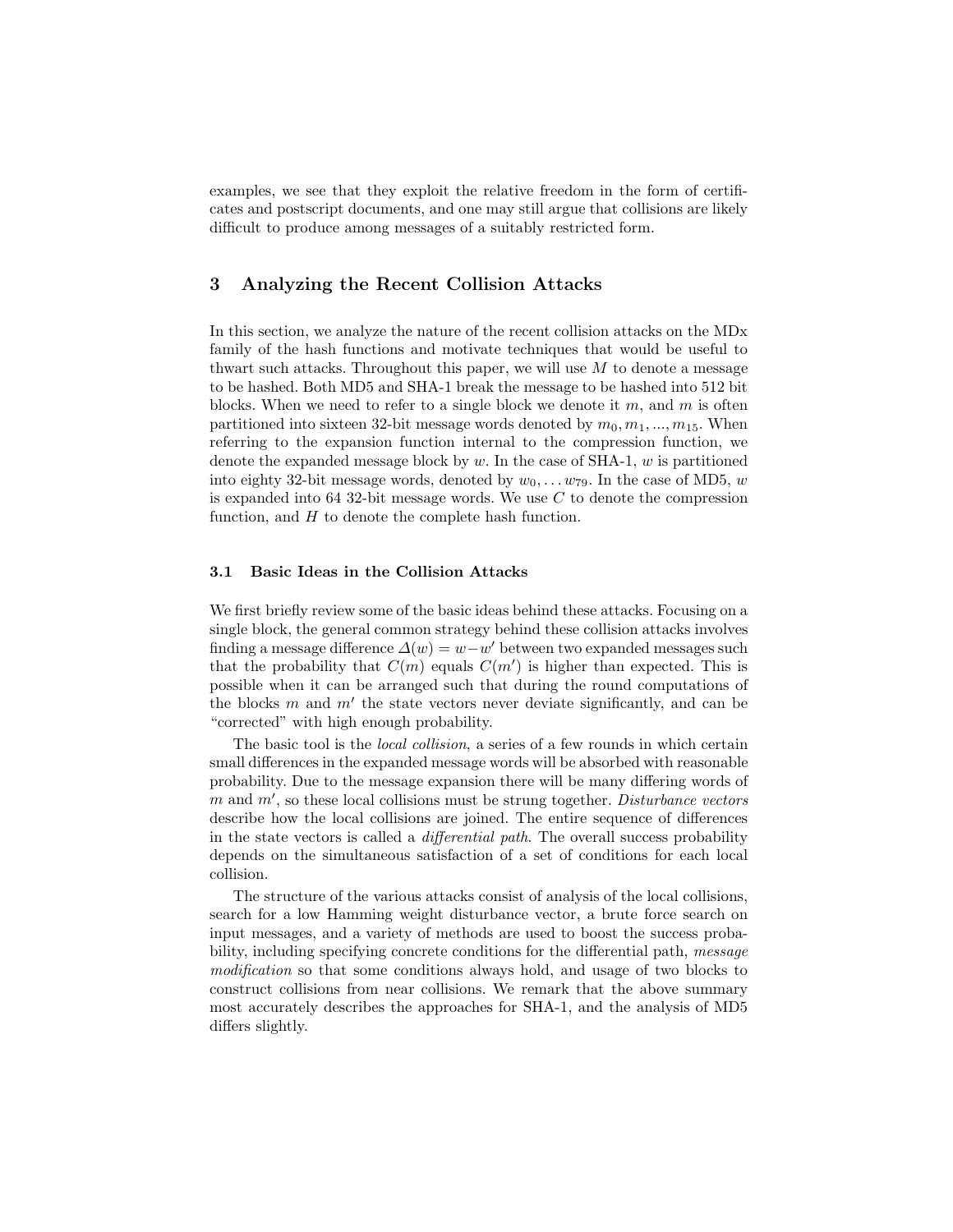#### **3.2 Thwarting the Collision Attacks**

From the summary of the attacks above we can see that there are several strategies which one might employ to attempt to prevent the success of these approaches. The most obvious approach is to attempt to prevent the existence of any "good" differential – a differential path that leads to (near) collisions and holds with probability greater than  $2^{-n/2}$ . An additional precaution would be to restrain the power of the message modification techniques, thereby significantly reducing the success probability of the attack. A third possibility is to consider situations in which the Merkle-Damgård iterative structure can not be exploited; for example if single message bits were to affect multiple blocks.

# **4 Message Pre-processing Techniques**

In this section we describe the general message preprocessing framework, and discuss the *streaming* requirement that some applications may have.

### **4.1 Message Pre-processing Framework**

The working assumption behind the general techniques we suggest for improving the collision resistance is that the underlying hash function itself will not be changed. Let *M* be a message string to be hashed, and let *H* be a standard hash function, such as MD5, or SHA-1. Our objective is to define a *derived* hash function  $H^*$  which calls  $H$  as a subroutine. Our proposal is simply to preprocess the message before it is hashed in a standard way. Formally, let  $\phi : M \mapsto M^*$ be a *preprocessing* function mapping strings to strings. For each such function, a derived hash function *H*<sup>∗</sup> may be defined by

$$
H^*(M) = H(\phi(M)).
$$

Of course, we are interested in cases where  $\phi$  is a relatively simple function, and the derived hash function  $H^*$  is collision resistant with respect to known attacks, even if *H* is not. The function  $\phi$  must be chosen appropriately for a particular *H* to ensure that *H*<sup>∗</sup> is secure.

#### **4.2 Streaming Data Requirement**

Many applications are set up architecturally to incrementally digest a large message as it becomes available. For example, with SHA-1, applications can repeatedly make a *SHA-1Update* function call as portions of the message stream in. This requirement can be satisfied when the message pre-processing can also be performed in a streaming fashion, for example, by dividing the message into blocks and expanding each one. Formally, we call a *φ* a *local expansion* if *φ* can be defined by  $\phi(m_0, m_1, \ldots, m_k) = m_0^*, m_1^*, \ldots, m_k^*$  where each  $m_i$  is of fixed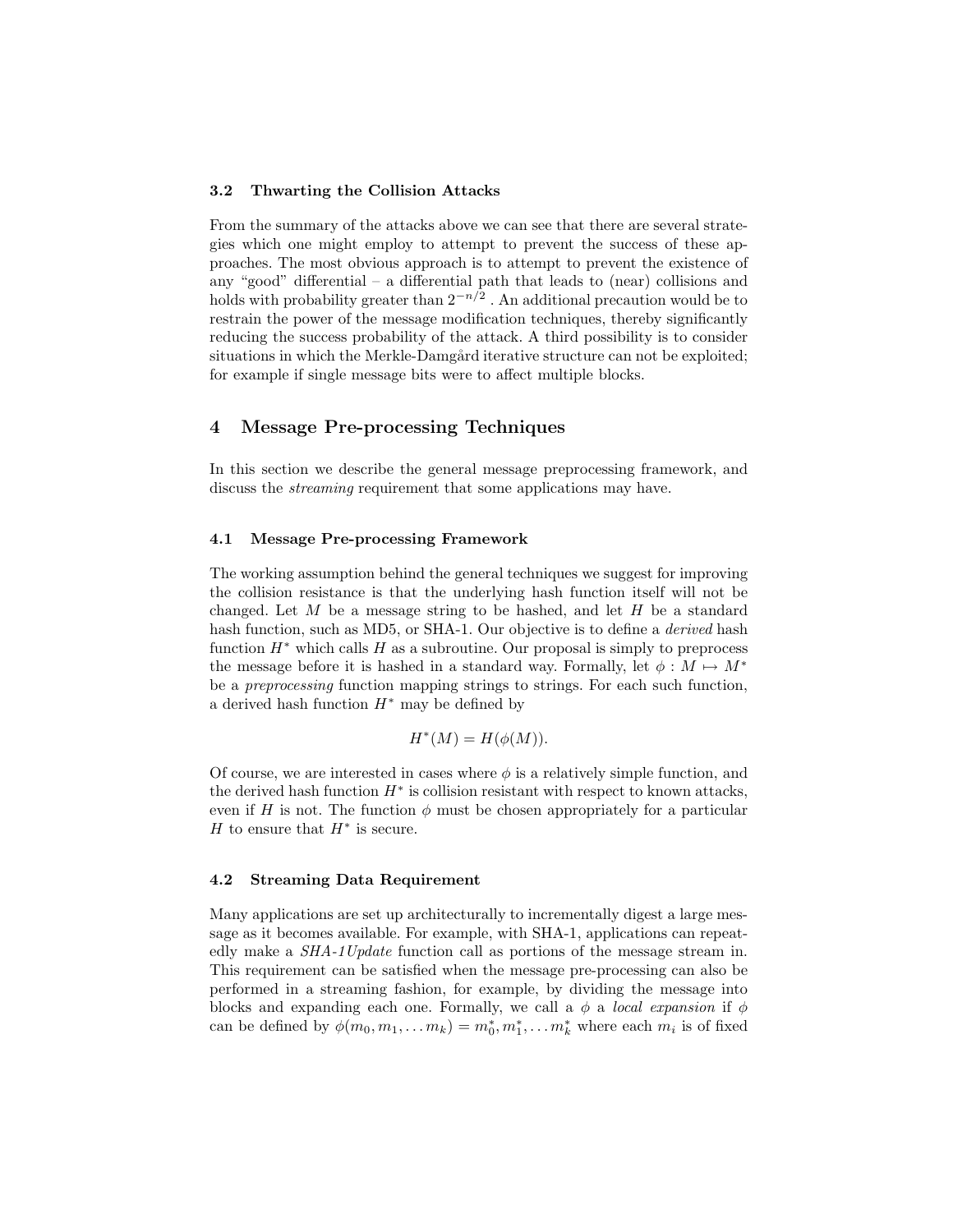length and  $m_i^* = f(m_i)$  for some expansion function  $f: \{0, 1\}^l \to \{0, 1\}^{l^*}$ , where  $l^* > l$ . It is clear that when  $\phi$  is a local expansion, the state of the preprocessing function can be stored in the message digest context, so that a derived update function could also call *SHA-1Update* as a subroutine.

## **5 Local Expansion Approaches**

We now discuss two local expansion approaches to message preprocessing: message whitening and message interleaving.

### **5.1 Message Whitening**

In this approach, the basic idea is to alter the message by inserting fixed characters at regular intervals. The motivation here is to decrease the flexibility in finding good message differentials. These fixed characters can be taken to be words filled with all zero bits, so we call the approach *whitening*. For a hash function with at 512-bit block size, sequential chunks of fewer than 512 bits can be expanded into a full 512 bits. For example each sequence of (16−*t*) 32-bit words  $m = (m_0, m_1, \ldots, m_{16-t})$  could be expanded to  $m = (m_0, m_1, \ldots, m_{16-t}, 0, \ldots, 0)$ , where the last *t* words would be fixed as zeros. Each execution of the compression function effectively only process  $(16 - t)$  message words rather than 16 message words, so it is easy to calculate the performance slowdown. This approach is also easy to implement, since such a preprocessing function  $\phi$  is a local expansion, the streaming requirement would be met. From a security standpoint, the intuition is that processing fewer bits of message should allow the message to be better mixed within the calculation.

A variant of this approach may select specific words to whiten to further increase the difficulty of known attacks. Below, we discuss how whitening the middle two words of SHA-1 significantly reduces the effect of "message modification" techniques.

#### **5.2 Message Self Interleaving**

In this approach, the basic idea is to duplicate each message word so that each bit appears twice after the preprocessing. Assuming the entire message *M* is broken up into some number of 32-bit words:  $M = (m_0, m_1, \ldots, m_k)$ , then the preprocessed message would be  $\phi(m)=(m_0, m_0, m_1, m_1, \ldots, m_k, m_k)$  where each word appears twice. As with the message whitening approach, message interleaving causes fewer message bits to be fed into each message block, causing better mixing. As  $\phi$  is a local expansion, the streaming requirement is also met.

### **5.3 Generalized Local Expansion**

The whitening and interleaving approaches discussed above have obvious minor variations, such as choice of which bits to whiten. The frequency of message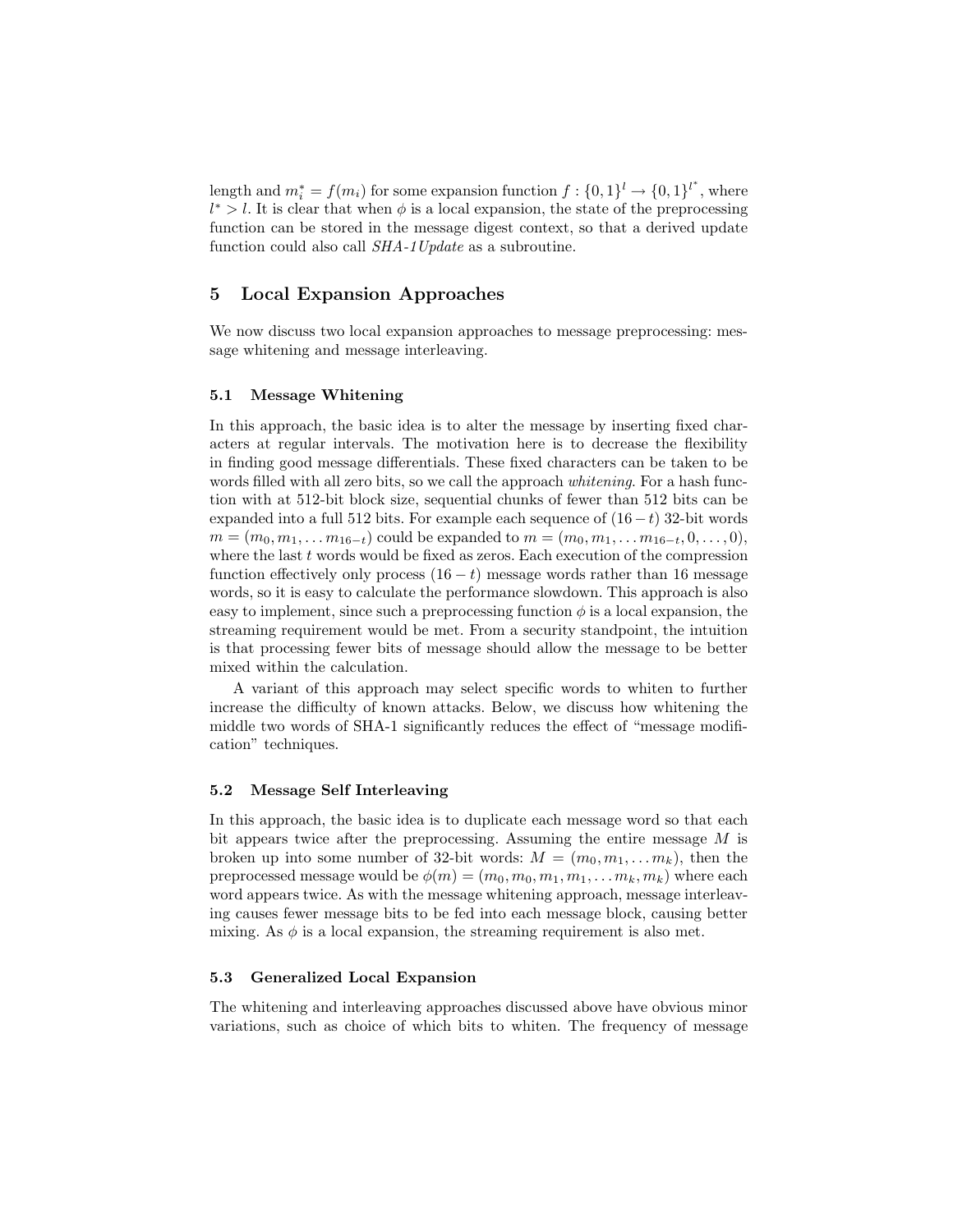interleaving could also be chosen character by character, rather than character by character. Both of these approaches, as well as the minor variants have the property that the local expansion is a linear function. Thus, one way to generalize is to consider an arbitrary linear function. Although we prefer simpler pre-processing functions, one could certainly consider non-linear functions as well, effectively using an arbitrary local expansion. Regardless of the specific function, these approaches all attempt to increase security by increasing the structure of each message block. This can make finding good differentials more difficult for the attacker, as well as disrupt message modification techniques.

## **6 Security Analysis of Local Expansion Approaches**

In this section, we further discuss why the message pre-processing techniques described in the preceding section help prevent existing attacks. We focus our discussions on SHA-1.

### **6.1 Intuition**

The message whitening and message interleaving both operate by increasing the structure within each block. For these approaches and their variants, we can simply view the derived hash function as a modification of the original hash function, except with a different message expansion rule.

Concretely, in the case of SHA-1, the message interleaving approach effectively takes as input 256 bits of data instead of 512, and expands them to the 80 words required by the SHA-1 round operations. The amount of data required by the whitening approach would depend on its calibration, i.e., how many bits or words were whitened. Intuitively, this means that fewer data bits are processed for each execution of the compression function, and hence the derived hash function can offer a better mixing of the data bits.

In the following, we provide more quantitative analysis of the two message pre-processing approaches by considering how they affect constructing good differentials and performing message modification, both of which are critical in existing collision attacks.

### **6.2 Insights from Coding Theory**

One way to understand the effect of message whitening or message interleaving is to study the *code of expanded message words*. For hash functions which employ a linear message expansion rule the space of expanded messages is a linear code, so we have a tool to reason about the existence of low Hamming weight vectors. For example, for SHA-1 each block expands  $16 \times 32$  bits into  $80 \times 32$  bits. The expansion function  $E\{0,1\}^{512} \rightarrow \{0,1\}^{2560}$  is defined word-wise by the recurrence relation

$$
w_t = (w_{t-3} \oplus w_{t-8} \oplus w_{t-14} \oplus w_{t-16}) \lt \lt 1. \tag{1}
$$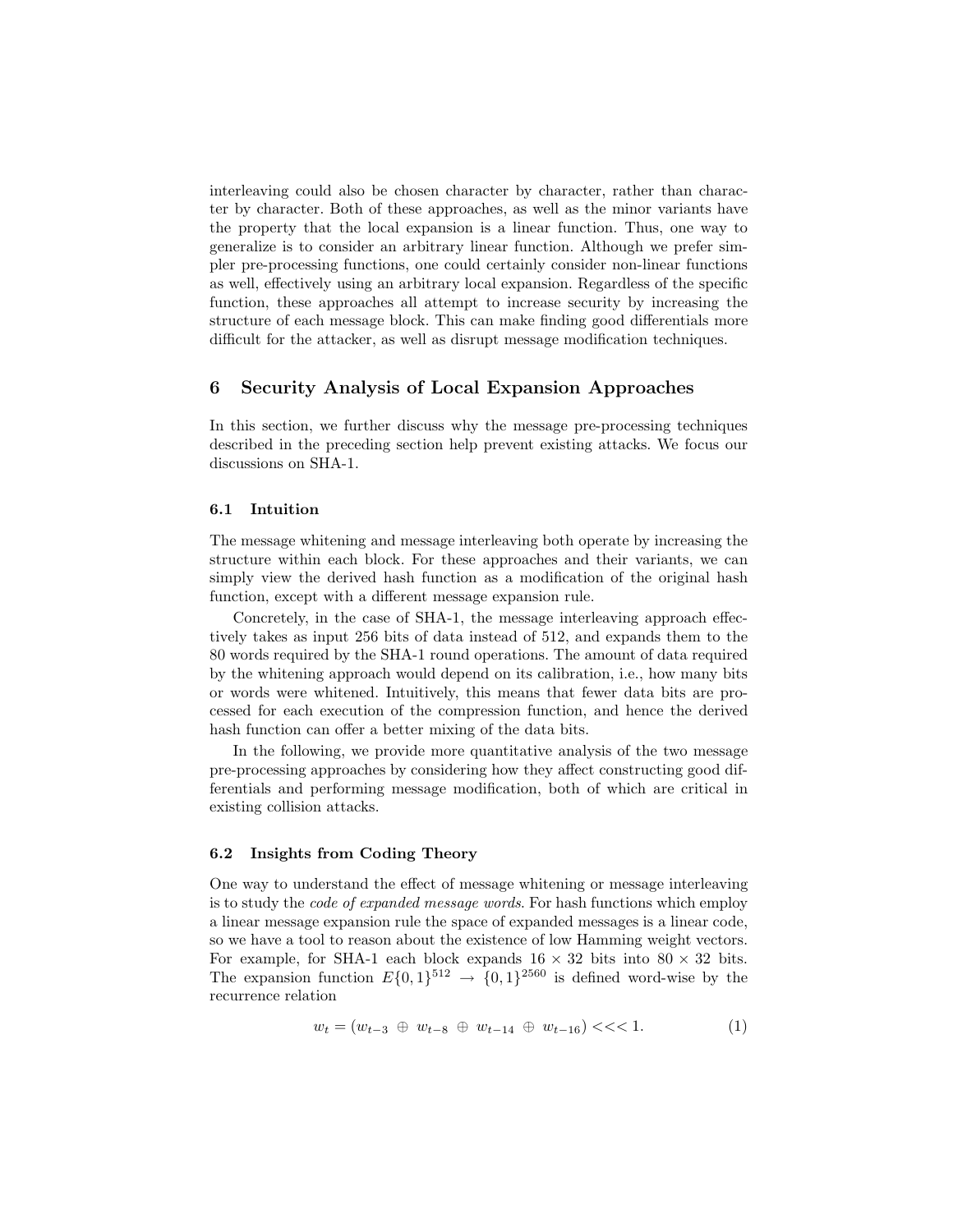For MD5, the original message is simply repeated 3 times, so the expanded message words of both MD5 and SHA1 can be viewed as linear codes of dimension 512. In either case, the code is generated by the 512 basis vectors  $E(1,0,\ldots,0)$ ,  $E(0, 1, \ldots, 0), \ldots, E(0, \ldots, 0, 1).$ 

Both the interleaving and whitening approaches work by restricting the form of the 512-bit input message block, thus restricting full code of expanded message words. The form of the whitened message is  $m^* = (m_0, m_1, \ldots m_{15-t}, 0, \ldots 0)$  so the restricted code is 512 − 32*t* dimensional, generated by basis vectors corresponding to the non-whitened bits. The form of an interleaved message is  $m^* = (m_0, m_0, m_1, m_1, \ldots, m_7, m_7)$ , so this code is only 256 dimensional, generated by vectors of the form  $(1,0,\ldots;1,0,\ldots;0;\ldots)$ , where each generator consists of zeros except for two matching 1 bits. When we view the collision attacks as attempts to piece together local collisions in a manner consistent with this linear code, it becomes clear that reducing the dimension of the code will make these attacks less feasible.

**Reducing Solutions to Linearized Hash Function:** Another way to understand the whitening and message interleaving is in terms of the set of solutions to a linearized version of the hash function. This is the approach followed by Oswald and Rijmen in [10]. Rather than focus on local collisions, they analyze the difference between the linearized and actual SHA-1, so that each difference in the expanded message word yields one or more conditions which will be only probabilistically satisfied in the actual SHA-1. They search for low Hamming weight code words *∆*(*w*) which are also solutions to the linearized SHA-1 equation. The solutions yielding an output of 160 zeros are defined by an additional 160 linear constraints (see [10] for details), so it is natural to consider the *code of linear solutions*, consisting of expanded message words which also satisfy these 160 constraints. This restricted code has dimension 512-160=352, and the collision attack first seeks a low Hamming weight code words, then a message pair such that the conditions will be satisfied.

In this framework, our message interleaving approach corresponds to the addition of 256 additional constraints, and the whitening approach corresponds to the addition of 32*t* additional constraints. Although there is no simple way to locate low Hamming weight codewords in an arbitrary code, the existence and number of lower weight words decreases as the *minimum relative distance* goes up. This ratio is simply the ratio of the code length to the code dimension, and equals 352*/*2560 = 7*.*27 for the original code. This code, restricted with whitening parameter *t*, has dimension  $352 - 32t$ , so in case  $t = 4$ , the minimum relative distance is increase to 8*.*88. If, instead, the code is restricted by the interleaving approach, the dimension is reduced to  $352 - 256 = 96$ , so the minimum relative distance increases to 26*.*66. This heuristic does not preclude the existence of good differentials, but it does provide a useful metric for how restricting the form of messages will increase the difficulty of the known collision attacks.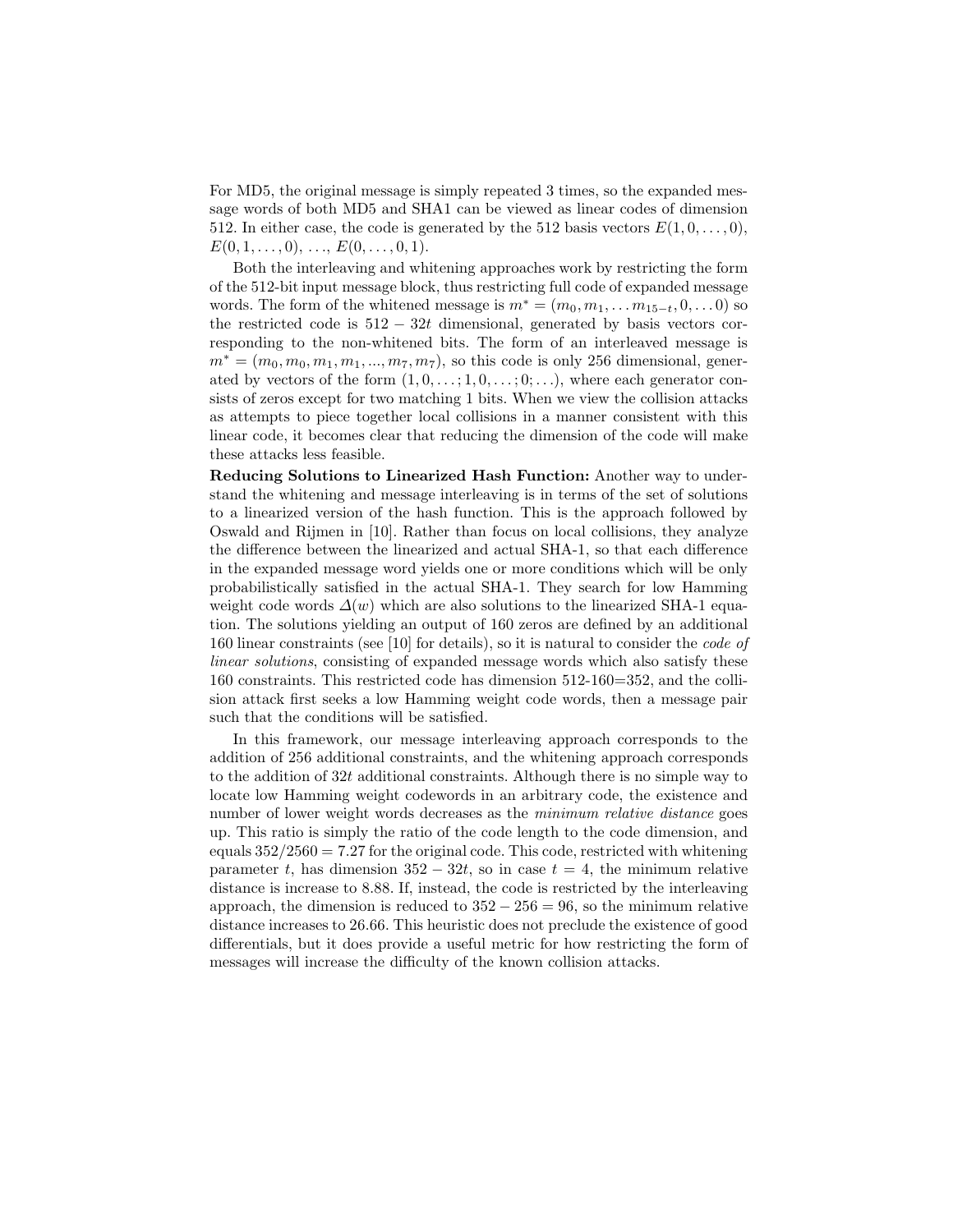#### **6.3 Preventing Good Differentials**

We now address more concretely the best known attacks on SHA-1. As discussed earlier, a major step for constructing a good differential path for SHA-1 is to find a disturbance vector with low Hamming weight. In this section, we consider how message pre-processing affects constructing good differentials.

First, we review some basic facts of the SHA-1 disturbance vectors. A disturbance vector dv is a set of 80 32-bit words  $dv_i$  ( $i = 0, ..., 79$ ), and  $dv_{i,j} = 1$ iff a local collision starts in step *i* bit *j*. Each local collision consists of 5 additional changes in the expanded message word, called *correction vectors* (See [7]). The correction vectors  $wc_1$ ,  $wc_2$ ,  $wc_3$ ,  $wc_4$ ,  $wc_5$  are automatically linearly determined from *dv*, and the difference in the expanded messages is simply the sum  $\Delta(w) = dv + \Sigma w c_i \pmod{2}$ . Although, only  $\Delta(w)$  must be a code word (i.e. satisfy the recurrence relation), in practical attacks *dv* itself is taken to be a code word, so that the five  $\{wc_i\}$  and  $\Delta(w)$  are automatically code words. The Hamming weight of *dv*, denoted by *HW*(*dv*) is the central important factor in determining the success of the collision attacks, an estimate of the complexity of an attack on SHA-1 is about  $2^{3HW(dv)}$ .<sup>1</sup>

In the attack on SHA-1, disturbance vectors of low Hamming weight were found by a heuristic search algorithm, and it is based on the following intuition: If we view *dv* as an 80-by-32 0-1 matrix, then the non-zero entries in a low Hamming dv are likely to be concentrated in one column. The search algorithm proceeds by first choosing a 16-bit column in the matrix and expanding backwards and forwards with message expansion. The best vector is then chosen among all possible choices for the column. Using this heuristic search, the lowest Hamming weight is reached when the 16-bit column takes the value  $L = (100...000)$ .

Now we are ready to analyze how the two pre-processing techniques affect finding low Hamming weight disturbance vectors. For the message interleaving technique, each whitened message word  $m_i^*$  would yield an extra condition on the differential path, namely

$$
\Delta m_i^* = 0. \tag{2}
$$

For the interleaving techniques, the extra conditions on *∆m*<sup>∗</sup> are

$$
\Delta m_{2i}^* = \Delta m_{2i+1}^*, \text{ for } i = 0, 1, ..., 7.
$$
 (3)

**Experiments:** We used the same heuristic search algorithm to find disturbance vectors for "SHA-1 with message pre-processing". Our assumption is that a good disturbance vector follows similar patterns as the ones for the original SHA-1. Starting with *L*, we computed 150 words of *dv* by expanding *L* forwards and backwards with the recurrence relation *E* and compute many words of *∆w* from *dv*. The words of this extended *dv* may be found in the rows of Table 5 in reference [15]. The next step is to pick 80 words from the computed *∆w* such

<sup>&</sup>lt;sup>1</sup> It was the introduction of message modification techniques in [15] that allowed the initial conditions in steps 1-20 to be automatically satisfied so that the limiting factor was actually the Hamming weight in the final  $60$  words of  $dv$ .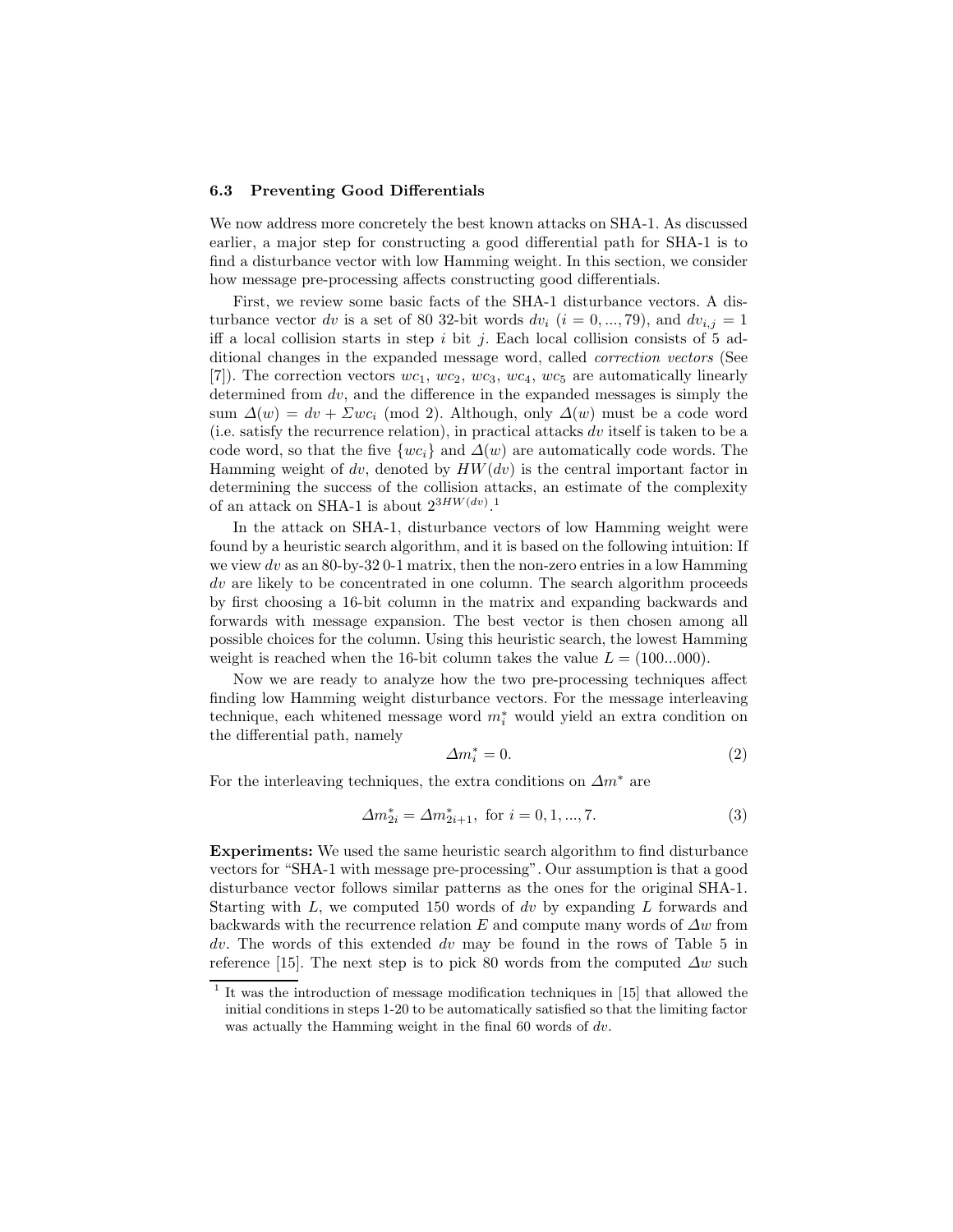as the above conditions due to whitening (or interleaving) are satisfied while keeping the Hamming weight as small as possible. Using the numbering of [15], and focusing on whitening with  $t = 2$ , we examined the values of  $\Delta w$ , and see that there are no two consecutive zero words before step 55, and there are no two consecutive words that are the same before step 53. This means that we have to shift down by 40 words when choosing a good disturbance vector, in order for *δw* to satisfy the message pre-processing conditions. This would cause a significant increase in the Hamming weight of the vector, so these experimental results suggest that the Hamming weight of the disturbance vector (restricted to steps 21-80) would go from 25 (for SHA-1) to over 80.

We remark that the conditions on  $\Delta m_i^*$  given in the above two equations are *necessary* conditions for the differential path to be constructed, since they are derived from the pair of input message words  $m_i$  and  $m'_i$ . This is in contrast to the three conditions on the disturbance vectors in the original attack on SHA-0 [7] as well several works on SHA-1 [3, 15]. Those conditions are for easier construction of a valid path from the disturbance vector, and so they are *not necessary* conditions. That's why these conditions can be removed as in the attack on the full SHA-1 [15]. However, the above conditions, due to message pre-processing, cannot be removed.

#### **6.4 Weakening Message Modification**

In addition to preventing good differentials, the whitening and interleaving approaches also render the message modification techniques less effective, thereby increasing the complexity of existing collision attacks.

First, we briefly review the basics of the message modification techniques [12, 13]. For the MD4-family of hash functions, including MD5 and SHA-1, the round function has the following general form:

 $a_i = G$ (input chaining variables) +  $m_{i-1}$ ,

where  $a_i$  is the output chaining variable and  $m_{i-1}$  is the message word used in step *i*. Once the differential path has been constructed, it is easy to derive a set of sufficient conditions on  $a_i$  that ensure that all conditions on path hold. The conditions are of the form  $a_{i,j} = v$ , where *v* is 0 or 1. The main idea of the message modification techniques is simply to set  $a_{i,j}$  to the correct bit *v* and then recompute  $m_{i-1} = a_i - G(.)$ . In other words, we can modify the message word in step  $i$  to make the condition on  $a_i$  to hold. This basic technique can be used for the first 16 steps since the message words are all independent of each other up this point. A simple variation of the basic technique is to modify the message words used in the two steps *before* step *i* (i.e., *m*i−<sup>2</sup> or *m*i−3) to achieve the same goal. This is particular useful when  $m<sub>i-1</sub>$  cannot be modified due to other constraints. In addition, more advanced techniques, called multi-step message modification techniques, were introduced for dealing with computation beyond the first 16 steps.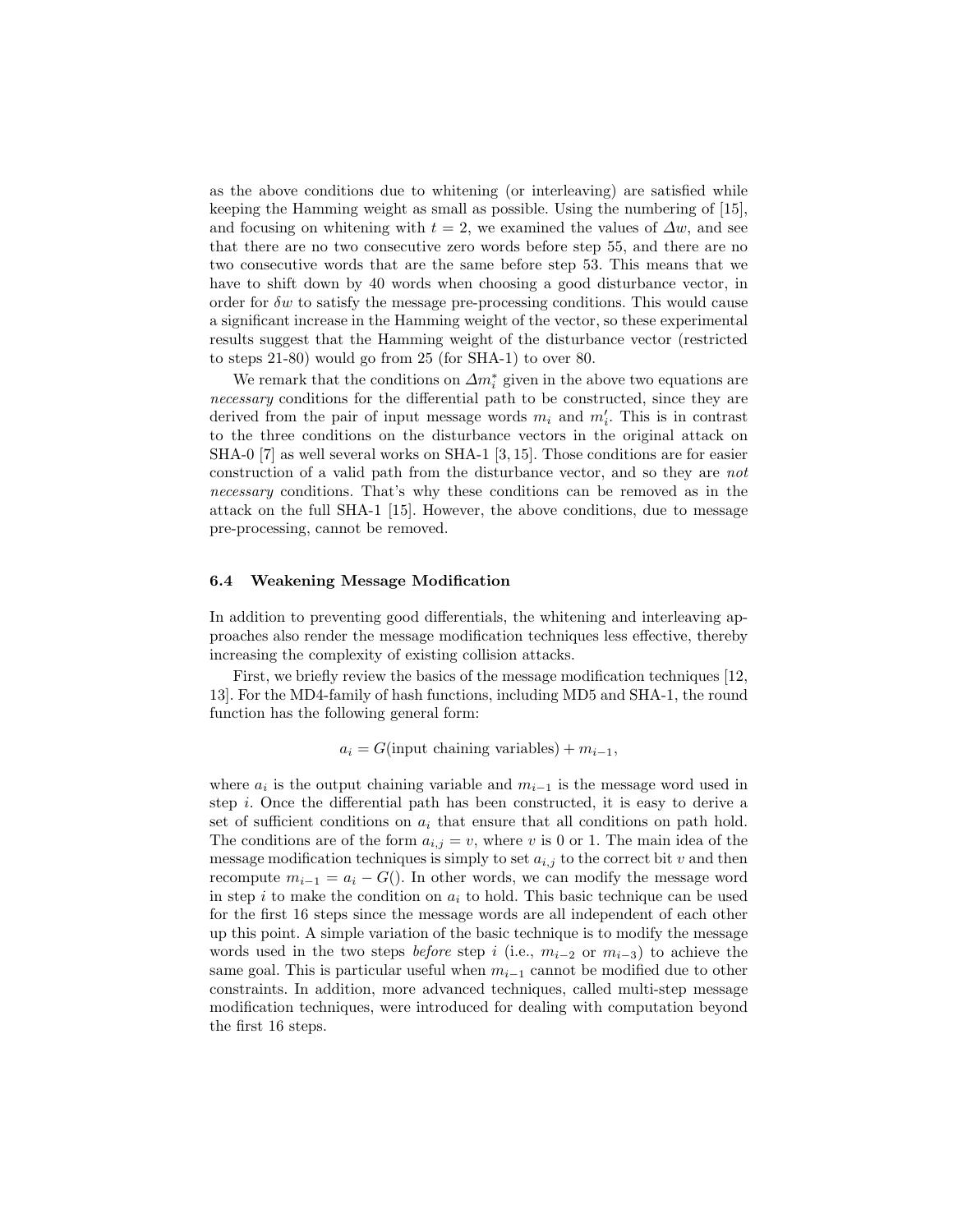Next, we analyze how message interleaving affects the effectiveness of message modification. Since  $m_{2i}^* = m_{2i+1}^*$  (for  $i = 0, 1, ..., 7$ ), the two consecutive message words have to be modified simultaneously, making it almost impossible to change any single bit. Now suppose a differential path *P* has already been chosen, and conditions on  $a_i$  have been determined. Since most of these conditions can no longer be made to hold through message modification, the complexity of the attack using path *P* would go up significantly.

In the case of whitening, the *t* whitened message words  $m_i^*, m_{i+1}^*, ... m_{i+t-1}^*$ cannot be modified, since these message words are simply zero and independent of the input message. It is possible to modify a couple of message words immediately before the whitening step so that some of the conditions on  $a_i$  and  $a_{i+1}$ can still hold, but the effect can be weakened if we choose  $t \geq 4$ .

**Targeted Whitening:** For a given path *P*, it is good to choose the *t* consecutive message words that maximize the total number of conditions *s* in those steps. In the attack on SHA-1 [15], the conditions on  $a_i$  are given in Table 12. From the table, it is easy to see that if  $t = 4$ , and we whiten words 7 to 10, the total number of conditions is  $s = 83$ .

It is possible that the attacker could select a new differential path  $P'$  other than what was used in existing attacks on SHA-1 and MD5, and he could try to minimize the number of conditions associated with  $P'$  in the specified whitening steps. However, such an approach would likely not be very effective for the following reason: One special feature of the differential paths in existing attacks is that they are "front-loading" (with a lot of conditions in the first 20 steps) in order to minimize the number of conditions after step 20, which is directly related to the complexity of the attack. Hence, if the attacker selects  $P'$  that has fewer conditions in the first 20 steps, then it is very likely that  $P'$  would have more conditions later.

### **7 Imlementation Consideration**

In this section, we consider practical implementation issues related to the message pre-processing proposal. For ease of discussion, we refer to the derived new hash function as SHApp, where "pp" stands for pre-processing<sup>2</sup>. We will consider issues related to programming implementation of SHApp as well as upper layer protocols that call SHApp as subroutines.

### **7.1 Programming Implementation**

We propose two possible implementation options for SHApp. They vary only in terms of where pre-processing occurs in the code, and they are suitable for different applications.

<sup>2</sup> A more accurate name would be SHA1pp, but we omit the "1" so that it can be pronounced as "shap."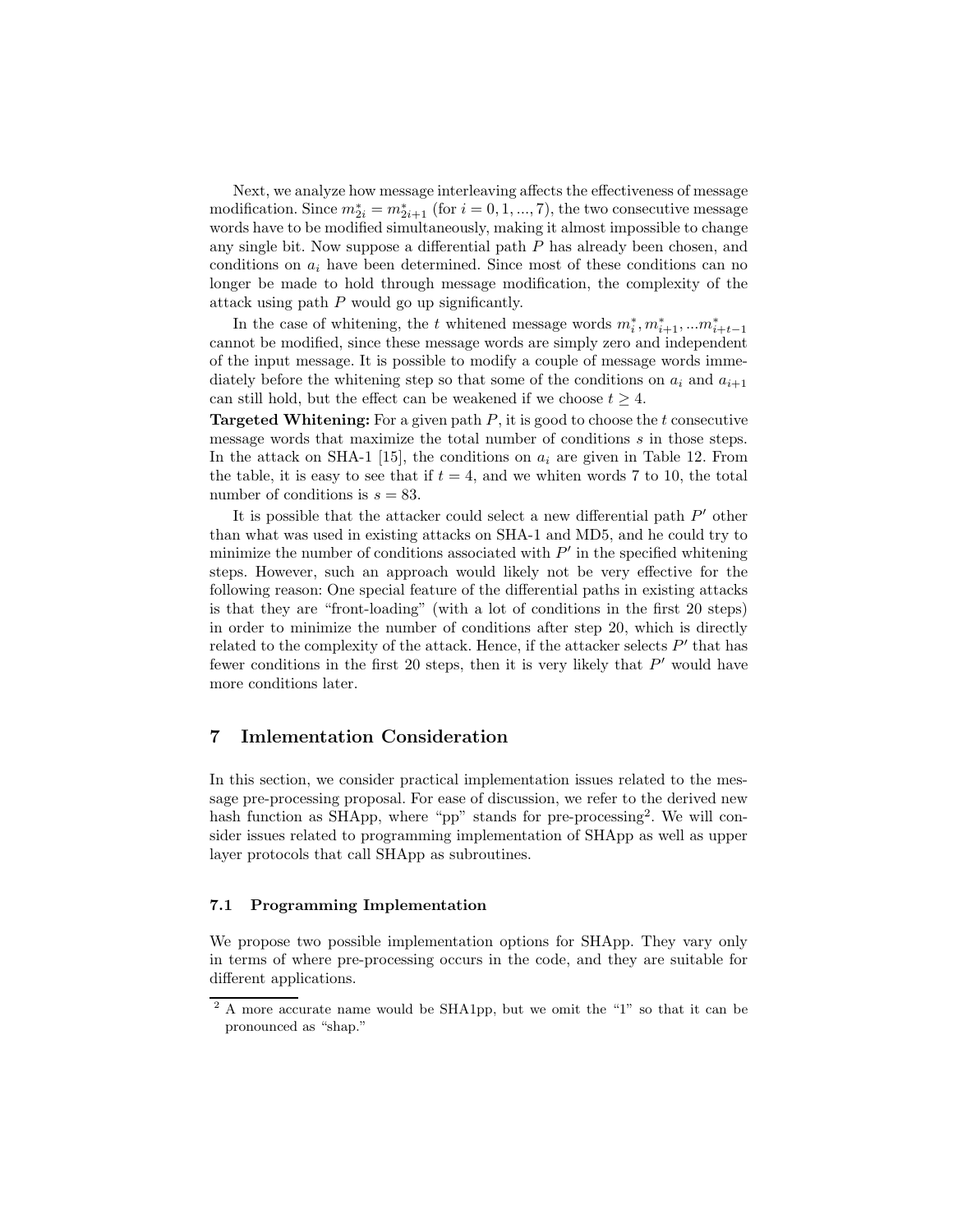**Option 1: Pre-processing within SHA-1 Function** For most existing implementation of SHA-1, the hash computation on a given input is generally carried out by three functional calls as described below.<sup>3</sup>

```
SHAInit(context)
SHAUpdate(context, input, inputLen)
SHAFinal(digest, context)
```
We can implement the new hash function SHApp with the same sequence of functional calls as follows:

```
SHAppInit(context)
  // same as SHAInit
SHAppUpdate(context, input, inputLen)
{
   newInput = SHAppPreProcess (input)
   newInputLen = Length (newInput)
   SHAUpdate(context, newInput, newInputLen)
}
SHAppFinal(digest, context)
  // same as SHAFinal
```
Note that SHAppUpdate has exactly the *same* i/o interface as the original SHAUpdate in existing implementation. The pre-processing step is done as a private function that is invisible to upper layer protocols using SHApp. Due to the simplicity of whitening and interleaving, only a small amount of code is needed for implementing the SHAppPreProcess function.

**Option 2: Pre-processing outside SHA-1 Function** For some applications, implementation of SHA-1 may be hard-coded, and hence it can be difficult to make internal changes to the code as described in option 1. In this case, preprocessing can be done entirely prior to calling the function SHA-1 as below.

```
SHApp(message)
{
    newMessage = SHAppPreProcess (message)
    SHA-1(newMessage)
}
```
Note that the original implementation of SHA-1 is used as a "black box" without changing anything inside. Again, there is no impact on the interface.

<sup>&</sup>lt;sup>3</sup> The naming for the functions may vary slightly among implementations. For example, SHAUpdate may be called SHAadd etc. Despite this name variation, the functions accomplish essentially the same thing: the first one initializes the IV; the second one does proper padding and the main loop; the third one finalizes the computation and writes output.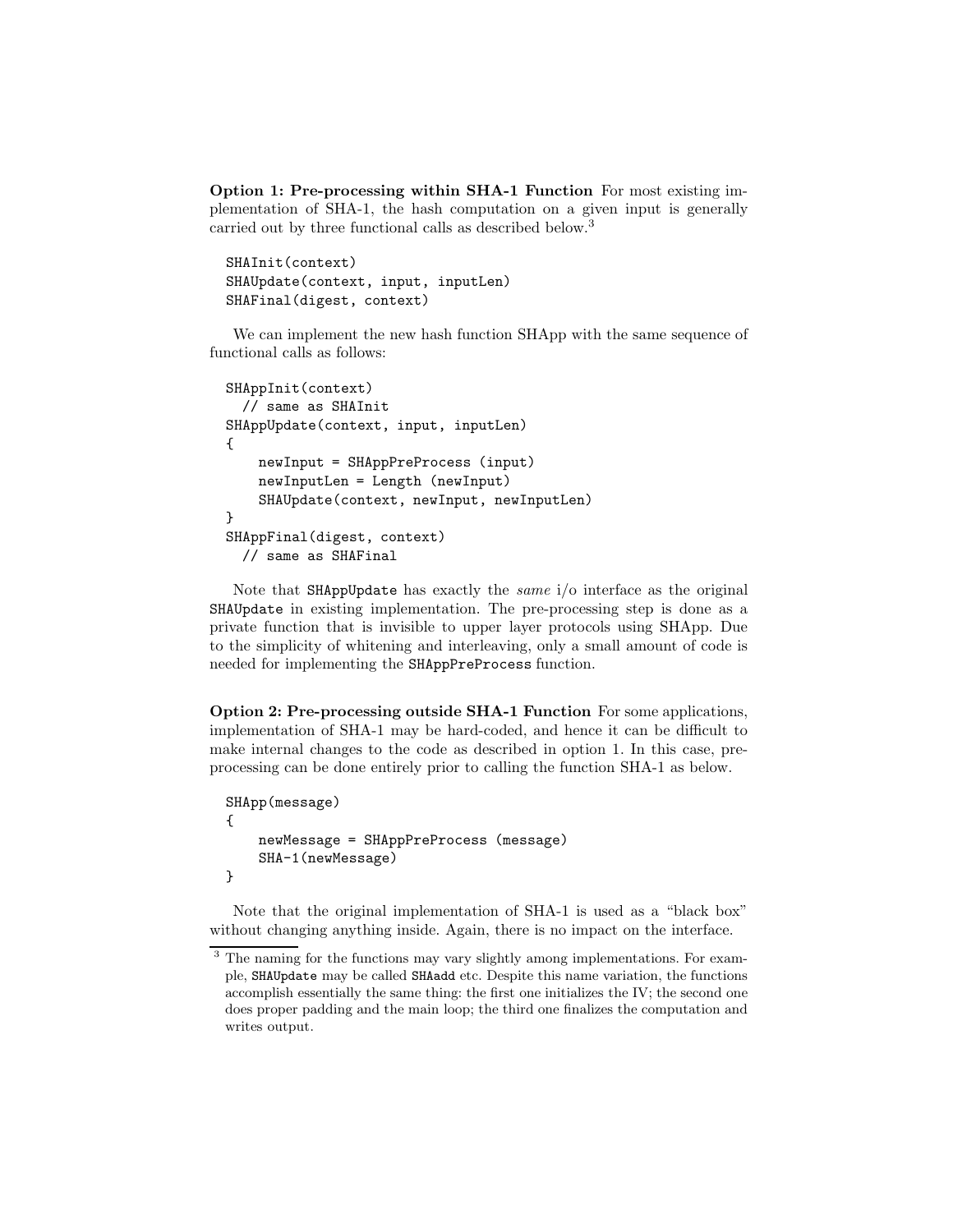**Interoperability** We remark that for both options, the result of the hash computation is the same for the same message. There is no interoperability issue between the two options. Hence implementers can simply choose the option that best suits their applications.

### **7.2 Protocols**

From the discussions on programming implementation, we can see that SHApp have exactly the same input and output interface as the original SHA-1. Hence, replacing SHA-1 with SHApp in a protocol would not cause any upper layer changes other than replacing the *Algorithm Identifier*.

Newer digital signature schemes (e.g., RSA-PSS) have a "hierarchical" identifier, where the hash function is a parameter. For those schemes, the algorithm identifier for SHApp is sufficient.

For various older digital signature schemes, a new algorithm identifier is needed for both SHApp itself as well as the combination of SHApp with the specific signature scheme. The relevant standards organizations need to take care of the assignment for combinations of DSA, ECDSA, etc. For example, RSA Security can assign identifiers for SHApp and its combination with PKCS  $\#1$  v1.5. Depending on the standards, it may take little time or some amount of time for such assignments.

### **8 IV Message Dependence Approaches**

In this section we describe a completely different approach does not involve a local expansion, but instead works by effectively ensuring that the initialization vector  $(IV)$  is message dependent.

### **8.1 Message Duplication**

One way to cause the *IV* to be message dependent is to concatenate the message with itself before hashing. To simplify the explanation, we suggest first padding *M* so that it is a whole number of blocks. With this assumption, the pre-processing is simply  $\phi(M) = M||M$ , where  $||$  denotes string concatenation. Let us examine the calculation halfway through, just after all the blocks of the first *M* have been processed. Notice that the full original message *M* is left to be processed, except that the intermediate *IV* chaining variable is a function of the message itself. This illustrates that an equivalent way to view this construction is as a regular hash of *M* where the starting *IV* chaining variable is a function of the message itself rather than constant.

### **8.2 Security Analysis**

The *IV* message dependence approach increases security in a way completely different than the local expansion approach. Instead of affecting the blockwise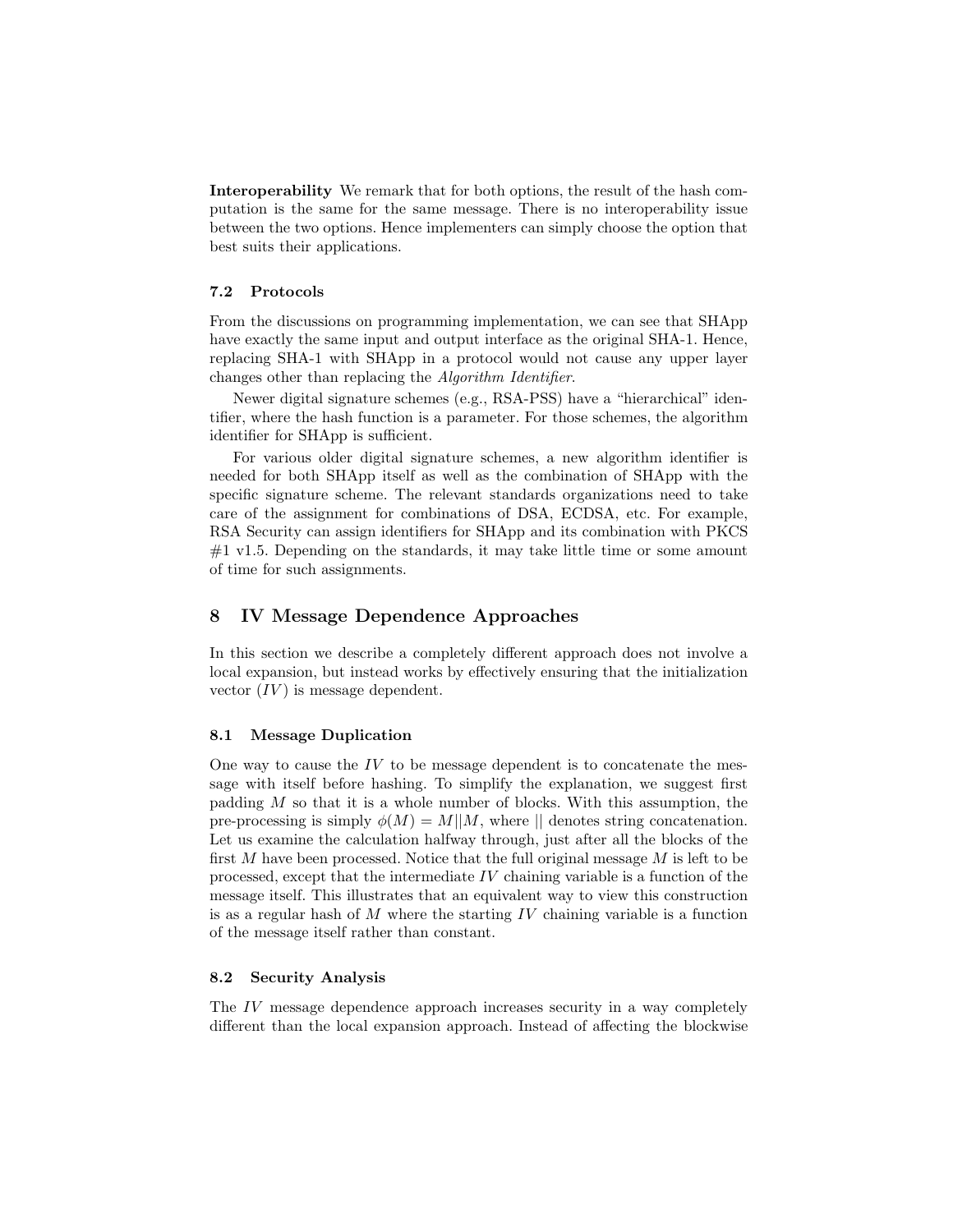compression function, they rely on the fact that the entire message must be processed twice within the framework of the Merkle-Damgård iterative chaining. Since each message bit is input to separate blocks, the previous attack strategies simply can not be applied. Instead, attacks on this variant would have to be of a completely different sort, and would not be able to focus on a single compression function, or on a few adjacent message blocks. This, or any other variant of the *IV* message dependent approach would also present an additional obstacle to automatically constructing collisions on long messages from single block collisions.

This approach is interesting because it is an extremely simple way of thwarting the known collision attacks for MD5 and SHA-1. However, a disadvantage with this approach is that the preprocessing function  $\phi$  is not a local expansion, so it can not be effectively used with streaming data.

One might also consider alternate methods of achieving *IV* message dependence, for example by setting the initial starting *IV* value to be the first 160 bits of  $H(M)$ . However, this would not be not a "pure" preprocessing technique, and would require accessing the internals of the hash function itself, to set the *IV* value.

### **9 Analysis for MD5**

SHA-1 was designed based on MD4 and MD5, and hence MD5 and SHA-1 are quite similar in terms of their structure and choices of mathematical operations. Consequently, the latest collision attacks on MD5 [12] and SHA-1 [15] also share some similarities. Therefore, most of the security analysis in preceding section also directly applies to MD5, including the general insight from coding theory, effects on message modification, and the IV-message dependency.

Here we point out some differences between the two hash functions and how they would affect the analysis. The main difference lies in the message expansion. For MD5, each message block expands  $16\times32$  bits into  $64\times32$  bits. The expansion function *E* operates by repeating and *re-ordering* the 16 message words 3 times. So the MD5 message expansion is much simpler than SHA-1, and hence offers less mixing.

The differential path *P* used in the latest attack on MD5 is also different from SHA-1, other than they are both "front-loading", and the MD5 analysis does not make use of an explicit disturbance vector. In the recent attack on MD5, the path was constructed by first finding a near collision that only involves the MSB in the second half and then deriving a more complicated collision path in the first half. For the chosen path,  $\Delta m_i$  is non-zero in steps 5, 12, and 15.

Message interleaving would result in 6 of the  $\Delta m_i$  to be non-zero, which would make the particular path *P* invalid. More importantly, interleaving would make message modification almost impossible. Note that there are over 200 conditions associated with *P* in the first 16 steps, and *all* these conditions need to be set true through message modification in order to reduce the complexity of the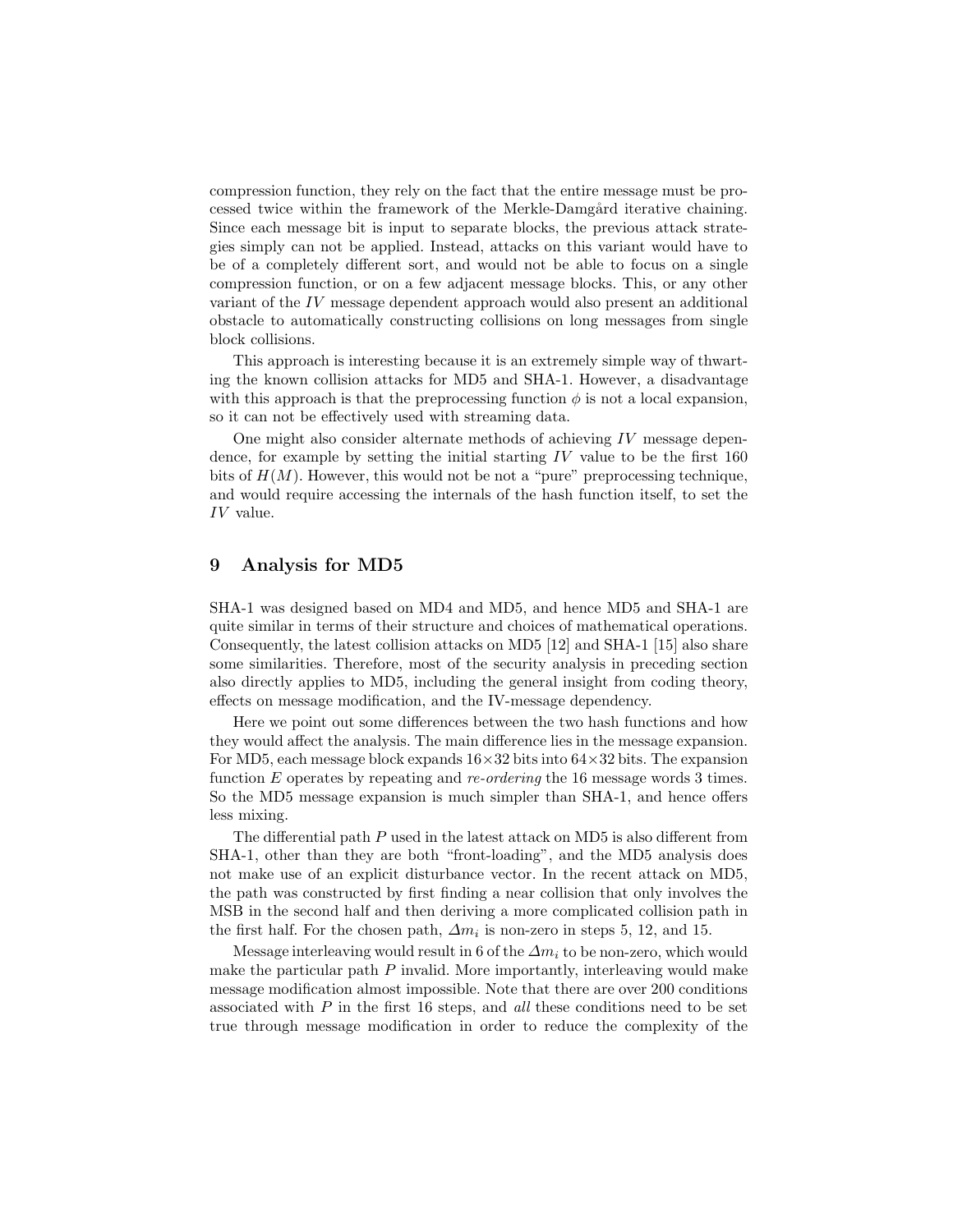attack to about  $2^{30+}$ . Therefore, message interleaving can significantly increase the complexity of existing attacks.

A similar argument can be carried out for message whitening, although a higher parameter of *t* would be required to rule out the availability of low Hamming weight  $\Delta m_i$  vectors. In this case, it seems more difficult to have a rigirous arguement that the attacker cannot find a completely new path that would effectively target the particular whitening techniques.

# **10 Conclusions**

In this paper we have considered several techniques to use SHA-1 and MD5 in a more collision resistant manner. The simplest approach which we have discussed in this paper is the message whitening approach. The word-wise message interleaving is also quite simple, and has very similar security properties. These approaches are both easy to implement, support streaming message digesting, and are amenable to analysis with respect to the known differential attacks. The *IV* message dependent approaches are appealing due to their immunity to single-block collision attack approaches, but have the drawback that they are not convenient for message streaming.

For practical applications wishing to improve SHA-1 use, we suggest the use of message whitening pre-processing with parameter  $t \geq 4$ , so that 12 words of the message are expanded into 16. This results in a performance slowdown of 25 percent. An even more secure alternative would be the message interleaving, although it results in a slowdown of 50 percent. For MD5, our recommendation is to use the message interleaving approach, or in case the application does deal with small data items (such as certificates), the *IV* message dependence approach.

Our solutions can be viewed as a general purpose, safer, collision resistant way of using MD5, and SHA-1. Due to their simplicity, we contend that such an approach can be appealing for practitioners who wish to increase security in the short term, without changing the underlying hash function at all.

**Ramifications for Hash Function Design:** The solution in this paper is not intended to be a complete replacement for an appropriate, timely hash function update nor for improved hash function design. On the other hand, our proposal may be related to future hash function designs in the sense that our methods exploit convenient ways of enhancing message mixing to increase security.

# **11 Acknowledgments**

The authors would like to thank Scott Contini, Russ Housley, Burt Kaliski, Jim Randall, Ron Rivest, and Moti Yung for helpful comments. Special thank to Paul Hoffman for discussions on implementation issues.